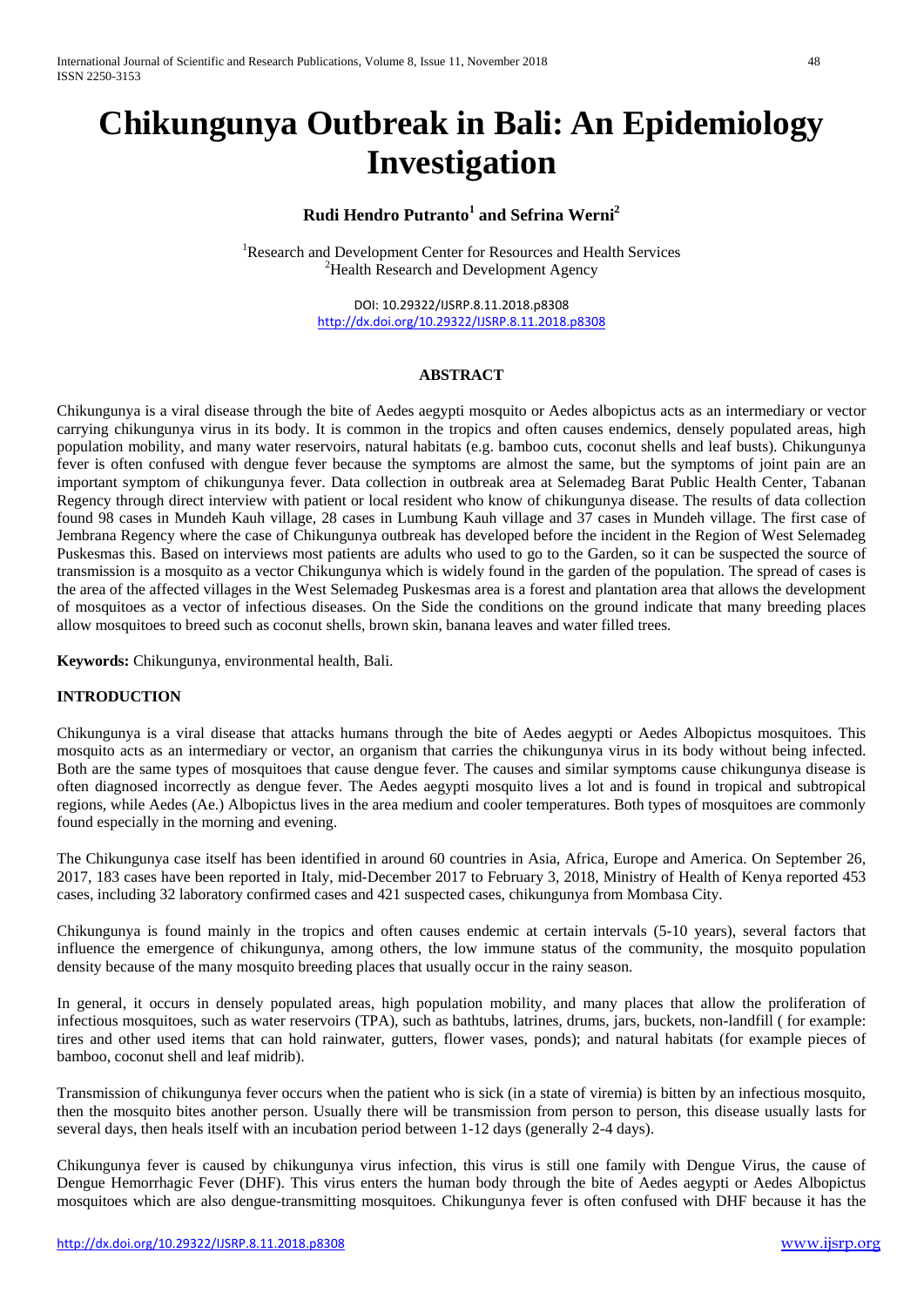same initial symptoms, but symptoms of joint pain are important symptoms in chikungunya fever. But to be sure to distinguish it is by laboratory blood tests on day 3 fever. The attack of chikungunya fever in the form of outbreaks (extraordinary events) has often occurred, especially in the rainy season.

Based on information from the Selemadeg Barat Community Health Service (Puskesmas) surveillance officer on February 12, 2010 there was an Extraordinary Event (KLB) in the Mundeh Kauh, Mundeh and Lumbung Kauh Villages. According to the results of an epidemiological investigation, while the suspected outbreak was a Chikungunya case based on the symptoms and clinical signs experienced by patients, namely heat, joint pain, headaches and reddish spots on the skin. The W1 report from the Tabanan District Health Office on February 16, 2010 showed that the number of temporary cases was 146 cases, while the search results of the Team from the Tabanan District Health Office and the Selemadeg Barat Health Center had recorded 161 cases of infection in 3 villages namely Mundeh village, Lumbung Kauh and Lumbung.

The Selemadeg Barat Health Center is located in the middle of the Selemadeg Sub-district, with a population of around 23,000. And the number of villages as many as 11 villages, the average livelihood of the population is farmers, the Selemadeg Barat Health Center is easily accessible.

The temporary actions taken by the Team from the Tabanan District Health Office and the Selemadeg Barat Health Center were: case tracking, fogging, abatization, eradication of mosquito nests, and 10 samples of blood samples taken from patients. The patient's blood sample has been received by the Bali Provincial Health Office which will then be sent to the Indonesian Ministry of Health's Research and Development Agency.

# **MATERIAL AND METHODS**

The time and location of the epidemiological investigation was carried out on 2 March 2010 in the KLB area at the Selemadeg Barat Health Center, Kabanan District and the investigator of the Chikungunya Outbreak was conducted by a team consisting of the Bali Health Office, Litbangkes, Kabanan District Health Office and Selemadeg Health Center. West.

Data collection from primary data and obtained through direct interviews with patients or local residents who are aware of the onset of chikungunya disease. Secondary data were obtained from reports from Selemadeg Barat Health Center, village midwives, community and other health services in the KLB region.

The population or target are all people with chikungunya and people who are at risk of contracting chikungunya in the KLB area.

# **RESULTS & DISCUSSION**

Symptoms of Chikungunya fever are high fever, abdominal pain, nausea, headache, vomiting, joint and muscle aches, and red spots, especially on the body and hands, although the symptoms are similar to dengue hemorrhagic fever, severe bleeding, shock (chikungunya). shock or death. The incubation period is two to four days, while the manifestation is three to ten days.

Caused by the family virus Togaviridae (genus alphavirus) and transmitted by Aedes aegypti mosquitoes. The same mosquito also transmits dengue hemorrhagic fever (DHF). There are seven findings of epidemiology investigation from Bali Provincial Health Office on March 2. Firstly, the number of cases recorded at the Selemadeg Barat Health Center increased to 163 cases, with the spread of cases: 98 cases in Mundeh Kauh Village, 28 Cases in Lumbung Kauh Village and 37 Cases in Mundeh Village. Selemadeg Barat Puskesmas surveillance officers do not have data on the population of each village so that the attack rate per village cannot be calculated. The collected patient data has been deposited with the Tabanan District Health Office surveillance officer, so that surveillance officers in both the Puskesmas and supporting puskesmas do not have data records of patients who have been interviewed.

Secondly, from the results of interviews with officers of the Auxiliary Health Center in each village, the number of cases of patients is slightly different from the data from Selemadeg Barat Health Center surveillance officers. This is because there has been an increase in the number of sufferers.

**Table 1.** *Attack Rate* **per Village of Chikungunya outbreak in the West Selemadeg Health Center (February 2010)**

| No | Villages     | Population | Chikungunya<br>Patients | Attack rate<br>(%o) | Case Fatality Rate<br>$( \% )$ |
|----|--------------|------------|-------------------------|---------------------|--------------------------------|
|    | Mundeh Kauh  | 1460       | 120                     | 82                  |                                |
|    | Mundeh       | 2598       | 40                      |                     |                                |
|    | Lumbung Kauh | 1138       | 23                      | 20                  |                                |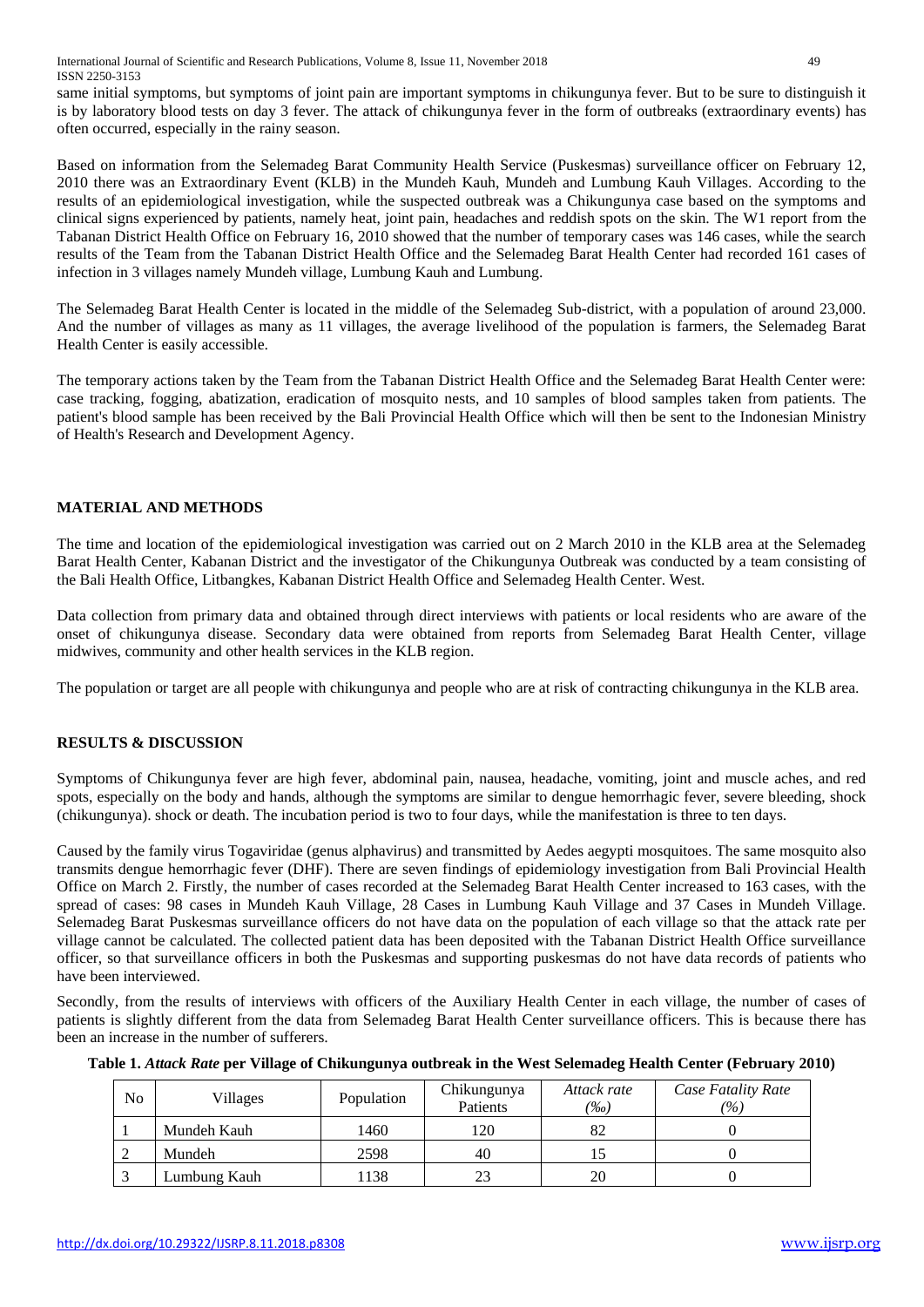Thirdly, from the results of the field investigation, it can be assumed that the index case (first case) was a timber merchant in the name of Mr. Btr who had visited Yeh Embang Kangin (Jembrana District) where the Chikungunya outbreak case had developed before the incident in the Selemadeg Barat Health Center.

Another finding, based on interviews, most sufferers are adults who usually go to the garden, so that it is suspected that the source of transmission is mosquitoes as a vector of Chikungunya which is widely found in the people's gardens.

In addition, the risk factors that support the spread of cases are the rural areas affected by the cases in the Selemadeg Barat Health Center are forest areas and plantations that allow the development of mosquitoes as a vector for transmitting diseases. In addition, conditions on the ground indicate that many breeding sites allow mosquitoes to breed, such as coconut shells, brown bark, banana midribs and trees filled with water.

Then, when investigating outbreaks, the progress of the case was still ongoing and the puskesmas had not conducted a mapping. Patient data has been collected but all data is submitted to the Tabanan District Health Office, so that Puskesmas officers do not have patient records.

The last finding, at the time of the KLB Chikungunya investigation in Tabanan Regency, efforts were made to control the Jembrana District Health Office and Mendoyo Health Center:

- a. The new focus fog was carried out in several hamlets because the fogging machine that was in a damaged condition was given a new machine from the Tabanan District Health Office.
- b. Group Counseling through officers of the Auxiliary Health Center and individual counseling through a door to door system
- c. Abatization by involving village and hamlet officials and community members.
- d. Treatment of sufferers in Puskesmas and through supporting Puskesmas.

There are no vaccines or special medicines for chikungunya. Simply take symptomatic drugs (symptomatic relief) such as febrifuge or pain relief. The important thing is to have enough rest, drink, and nutritious food. This chikungunya virus, including self-limiting disease, will disappear by itself. However, the pain will remain in a matter of weeks. For sufferers, it is highly recommended to eat nutritious foods, enough carbohydrates and especially protein and drink as much as possible. Increase consumption of fresh fruits. Better drink fresh fruit juice. After five days, the fever will gradually subside, the pain and pain in the joints and muscles decrease, and the sufferer will heal as before. Vitamins that increase endurance are also useful for dealing with this disease. A good body resistance and adequate rest can make the pain in the joints quickly disappear. Drinking lots of water is also recommended to relieve symptoms of fever.

## **CONCLUSION & RECOMMENDATION**

Based on the description above, it can be concluded that there has been an outbreak of suspected Chikungunya cases in the Selemadeg Barat Puskesmas area which occurred in three villages namely Mundeh Kauh, Mundeh, and Lumbung Kauh villages. to breed. From the results of epidemiological investigations, the village with the highest attack rate (AR) is Mundeh Kauh village which is 82 ‰. Whereas from three affected villages there were no cases of death (CFR; 0%).

From the results of epidemiological investigations and situation analysis in the field, the following recommendations can be formulated.

- a. Selemadeg Barat Health Center to continue to monitor the progress of the Chikungunya case that occurred in the village of Mundeh Kauh Mundeh, and Lumbung Kauh, by making a spot map so that the progress of the case can be monitored.
- b. District and Puskesmas officials must conduct intensive countermeasures in the areas affected by the outbreak so that transmission can be suppressed and the spread of cases does not extend to other hamlets / villages.
- c. District Officers to improve the reporting system using the agreed W1 format (Report on Outbreaks) and improvement of the Early Warning Alert Response and System (SKD-KLB) so that detection of outbreaks can be done earlier.
- d. Selemadeg Barat Public Health Center staff and Tabanan District Health Office to continue to educate the public about the risk factors and conditions that allow the spread of the outbreak case.
- e. The Puskesmas is to make data files as material for analysis and surveillance by describing cases based on epidemiological variables so that countermeasures can be more focused.
- f. To the Puskesmas Officer to work together with village and hamlet officials in mobilizing community participation to eradicate mosquito nests.

## **REFERENCES**

1. Dinas Kesehatan Provinsi Bali. 2011. PROFIL KESEHATAN PROVINSI BALI TAHUN 2010.